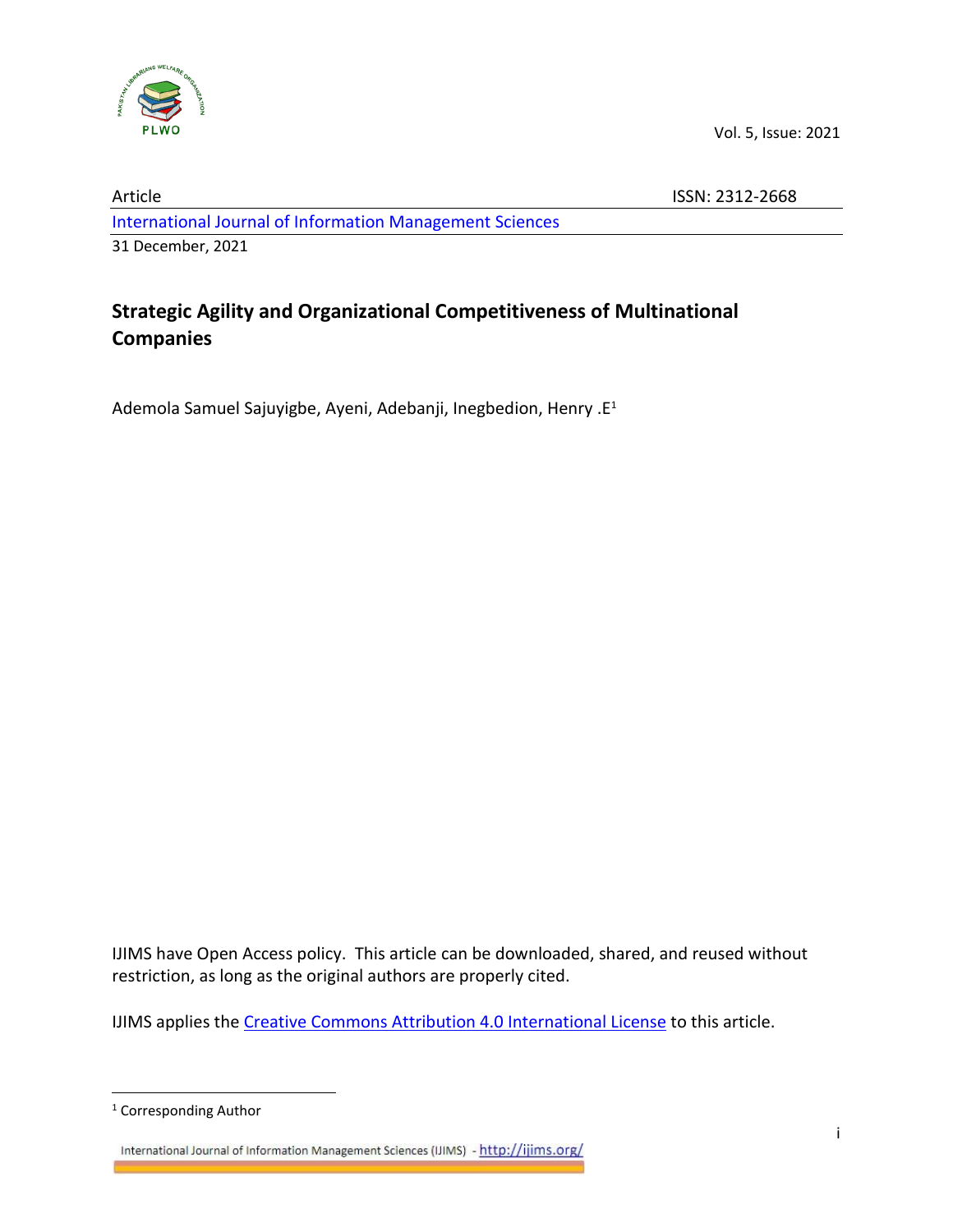

## **Strategic Agility and Organizational Competitiveness of Multinational Companies**

**Ademola Samuel Sajuyigbe, Ayeni, Adebanji, Inegbedion, Henry .E**

sajuyigbeademola@yahoo.com Department of Business Studies Landmark University, Omu-Aran, Nigeria

#### **Abstract:**

This research aims to understand the adoption of strategic agility by the company in the management of dynamic business environments through rapid and proactive responses to identified threats and opportunities. The descriptive design of the research was carried out through an intentional sampling of data from the respondents, and the structural equation model generated in the analysis was obtained. The results show that strategic sensitivity has a positive impact on cost leadership, competitive pricing, and innovation. However, although the relationship between strategic sensitivity and competitive pricing and between strategic sensitivity and innovation is significant, the relationship between strategic sensitivity and cost leadership is not significant. In addition, the relationship between strategic response and strategic competitive pricing, as well as the relationship between strategic response and innovation is significant, but the relationship between strategic response and cost leadership is not significant. Finally, the relationship between collective capability and cost leadership, as well as the relationship between collective capacity and competitive pricing, is significant, while the relationship between collective capacity and innovation is not significant. All in all, collective capabilities have a significant positive impact on cost leadership.

**Keywords**: Strategic sensitivity, Cost leadership, Competitive Pricing, Innovation

#### **Introduction**

The discussion around poverty eradication, job creation, and wealth creation has been established by literature with the enormous role of the manufacturing sector in economic transformation (Abubakar & Adeyeye, 2018; Falcone et al., 2017; Singh & Chudasama, 2020). According to Signe (2018), the sector has transformed many developed countries such as the United States, the United Kingdom, Japan, Germany, and France, amongst many others into rich nations and currently transforming China into the world's growing economy. The view of the United Nations (2020) posits that the rapid growth of Asian manufacturing has increased its contribution to the world

GDP from 15.2% in 2005 to 16.3% in 2017. Likewise, Akenbor and Okoye, (2011) reiterated that this sector is the engine of economic growth and sustainable development in developing countries. This shows that the manufacturing sector is a facilitator of constant changes, which can produce rapid structural changes, promote growth and development, and reduce poverty cum the level of unemployment.

In this current continuous change, the accelerated pace of technological change with a noticeable view of changes like customers, increased competition between demands and organization, and the introduction of the COVID19 plague threaten the growth of the sector. In Nigeria, the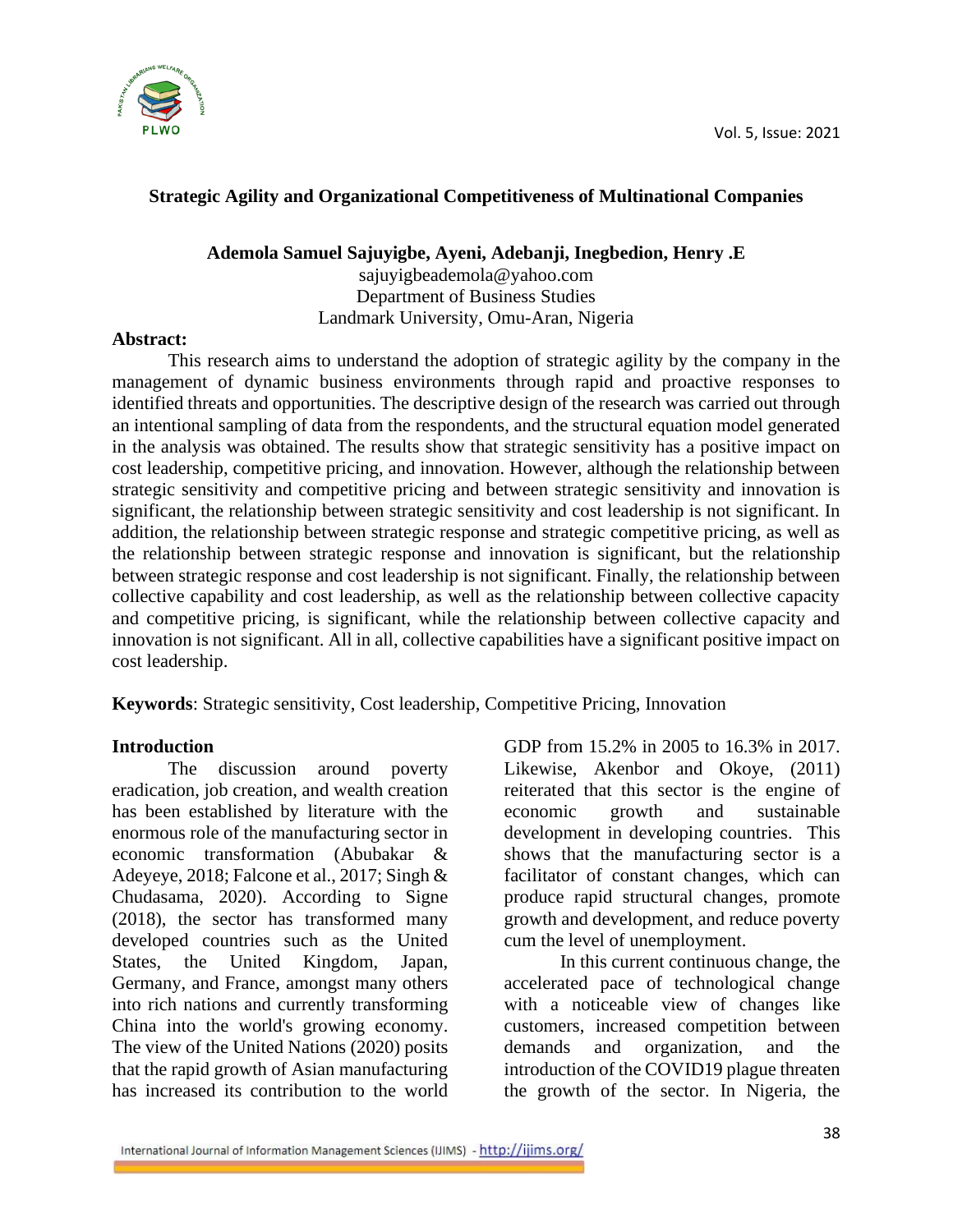

growth of this sector has been steadily declining. For example, Guinness Nigeria suffered a 76% profit decline, Unilever Nigeria and PZ Cussons had a profit decline, while Mobil Oil, recorded a 39% profit decline and Nestle Nigeria recorded a 50.8% profit decline (National Bureau of Statistics, 2020). Similarly, the Business Continuity Institute (2013) reiterated that more than 75% of companies have experienced interruptions, including equipment failures, unforeseen supply interruptions, employee strikes, and natural disasters. All the above mentioned requires review and analysis of models and methods for conducting business in a dynamic business environment, one of which is strategic agility.

Empirical research shows that the challenges of the dynamic business environment have attracted the attention of researchers, practitioners, academics, and managers, who view strategic agility as the only key to finding lasting solutions to the threats posed by the fiercely competitive business environment (Ogolla, 2020; Zeyad & Amineh, 2018; Arbussa, Bikfalvi & Marquès,2017; Dehaghi & Navabakhsh, 2014; Doz & Kosonen, 2008). In line with this, Tallon and Pinsonneault (2011) consider strategic agility as the ability of the company to respond quickly to changes in the business environment, adapt to it, and take precise actions to control uncertainty. Furthermore, Ravichandran (2018) poises that strategic agility enables companies to manage a dynamic business environment through quick and proactive responses to identified threats and opportunities. Previous research confirms that companies pay more attention to strategic agility as a mechanism to obtain a competitive advantage in today's dynamic and competitive business environment (Arokodare & Asikhia, 2020; Arokodare,

Makinde & Fakunmoju, 2020; Rohrbeck & Kum, 2018; Zeyad & Amineh, 2018; Oyerinde, Olatunji and Adewale, 2018; Al-Qudah, 2018).

However, none of these studies conceptualized strategic agility and organizational competitiveness as this study intends to measure both constructs. In addition, none of the available empirical studies has established a joint connection between the dimensions of strategic agility and organizational competitiveness in the way this study conceptualizes strategic agility and organizational competitiveness. This study adopts strategic agility measurement to be strategic sensitivity, strategic response, and collective capabilities, while organizational competitiveness is measured by competitive pricing, cost leadership, and innovation. This serves as a conceptual model gap that the study intends to establish in the strategic management literature.

#### **Conceptual Review**

The concept of strategic agility originates from the manufacturing background of the United States. In the early 1990s, when manufacturing companies faced dynamic market conditions in the United States, professionals, scholars, and researchers used the application of strategic agility (Reed, 2020; Harraf, Wanasika, Tate, and Talbott, 2015). Tallon and Pinsonneault (2011) describe strategic agility as a company's ability to respond quickly to changes in the business environment, adapt to changes, and take precise actions to control uncertainty. According to Ravichandran (2018), strategic agility enables companies to manage a dynamic business environment through rapid and proactive responses to identified threats and opportunities. Strategic agility is the ability of an organization to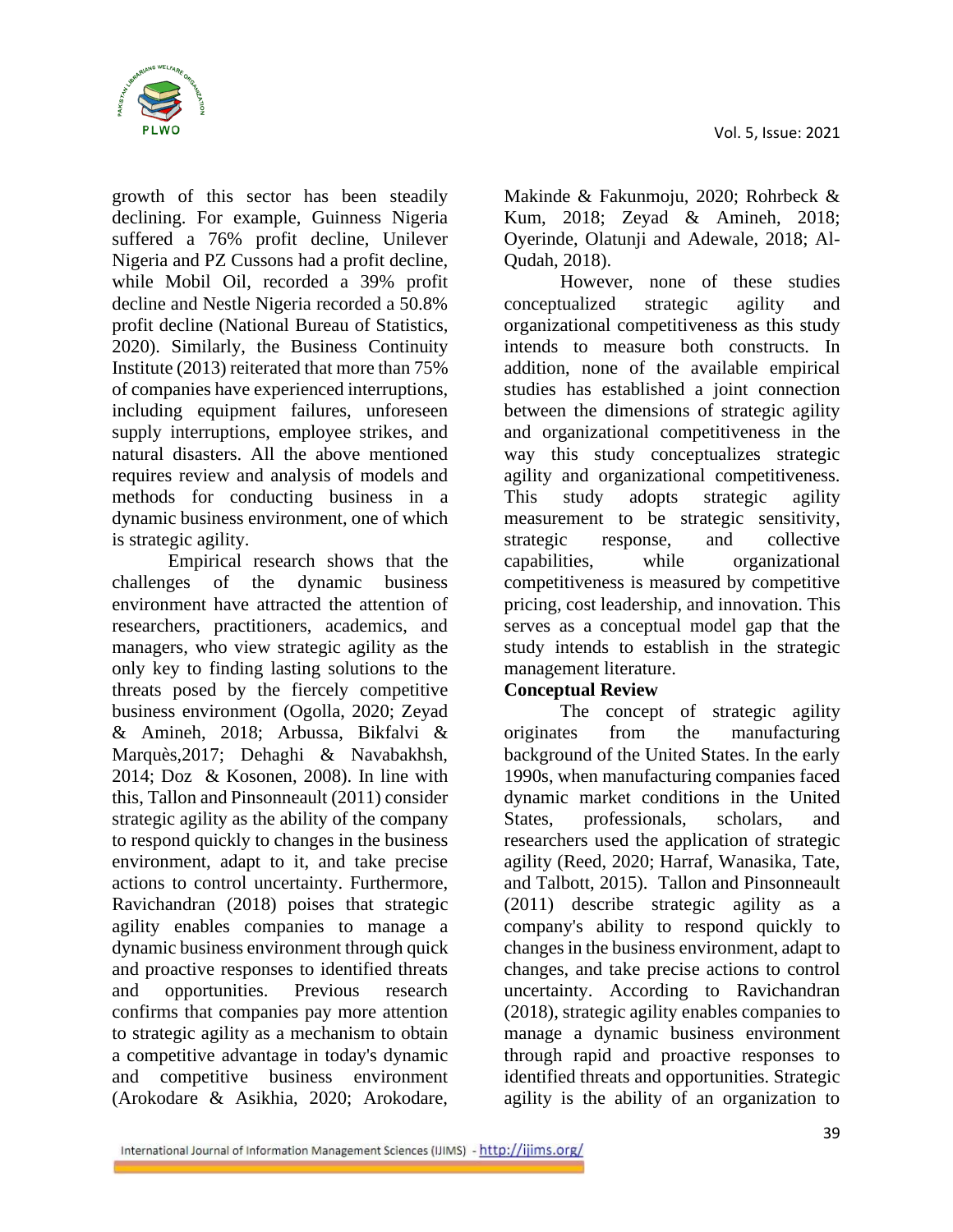

create products quickly, respond quickly to opportunities and remain competitive, have a scientific and flexible production process, and obtain the latest information and disseminate it quickly (Reed, 2020). Of note, dynamic capabilities theory holds that strategic agility helps companies use their internal and external capabilities to cope with the dynamic environment of competition (Teece, Peteraf & Leih, 2016). Studies have related the inclusiveness of Strategic agility to be strategic sensitivity (Arokodare, & Asikhia, 2020; Doz & Kosonen, 2008), resource fluidity (Ogolla, 2020), collective commitment (Doz and Kosonen, 2008), strategic insight (Doz & Kosonen, 2008), strategic response (Ravichandran, 2018), human resource capabilities (Alhadid, 2016), information technology capabilities (Mavengere, 2013), clear vision (Oyedijo, 2012), core capabilities (Fartash, 2012), selected strategic targets (Bhale & Mahima, 2012), shared responsibilities and tacking actions (Arteta et.al, 2004)

#### **Theoretical Review**

Many studies have shown that dynamic capabilities theory is relevant to organizations, especially multinational companies operating in dynamic and unpredictable environments. The theory helps multinational companies develop core competencies to create short-term competitive positions that can be developed to build a longer-term competitive advantage (Arokodare & Asikhia, 2020; Arokodare, Makinde & Fakunmoju, 2020; Ogolla, 2020; Zeyad & Amineh, 2018; Rohrbeck & Kum, 2018; Zeyad & Amineh, 2018; Oyerinde, Olatunji and Adewale, 2018; AlQudah, 2018). According to Teece, Pisano, and Shuen (1997), dynamic capabilities theory is a framework that helps to identify the specific capabilities of companies as sources of

competitive advantage, in times of rapid and unpredictable change. Ansoff et al., (2019) and Teece, Peteraf, and Leih (2016) demonstrate that dynamic capabilities theory helps scholars and researchers to understand the foundations of long-run firms' success while helping managers to explain relevant strategic agility such as strategic sensitivity, strategic response, and collective capability that should be adopted to achieve organizational competitiveness in terms of cost leadership, pricing competitive and innovation in markets open to global competition.

In a similar study, the AlQudah study (2018) defends the theory that an organization's ability to integrate its resources to thrive on the benefits of organizational competitiveness in terms of cost leadership, price competition, and innovation. Turulja and Bajgoric (2016) also believe that the capacities exercised by a group or team can improve the competitiveness of an organization. Therefore, the theory suggests that multinational companies can allocate resources and adapt their activities to achieve the competitiveness of the organization in terms of leadership in costs, prices, and innovation.

Therefore, this study measures strategic agility through strategic sensitivity, strategic response, and capabilities. This comes with the intent that the stated dimensions empower firms towards sustainable immunity to the threat posed by the unpredictable changing business environment and maintain competitiveness in terms of cost leadership, pricing competitiveness, and innovation. Further discussions on the strategic agility variable commence in the next section.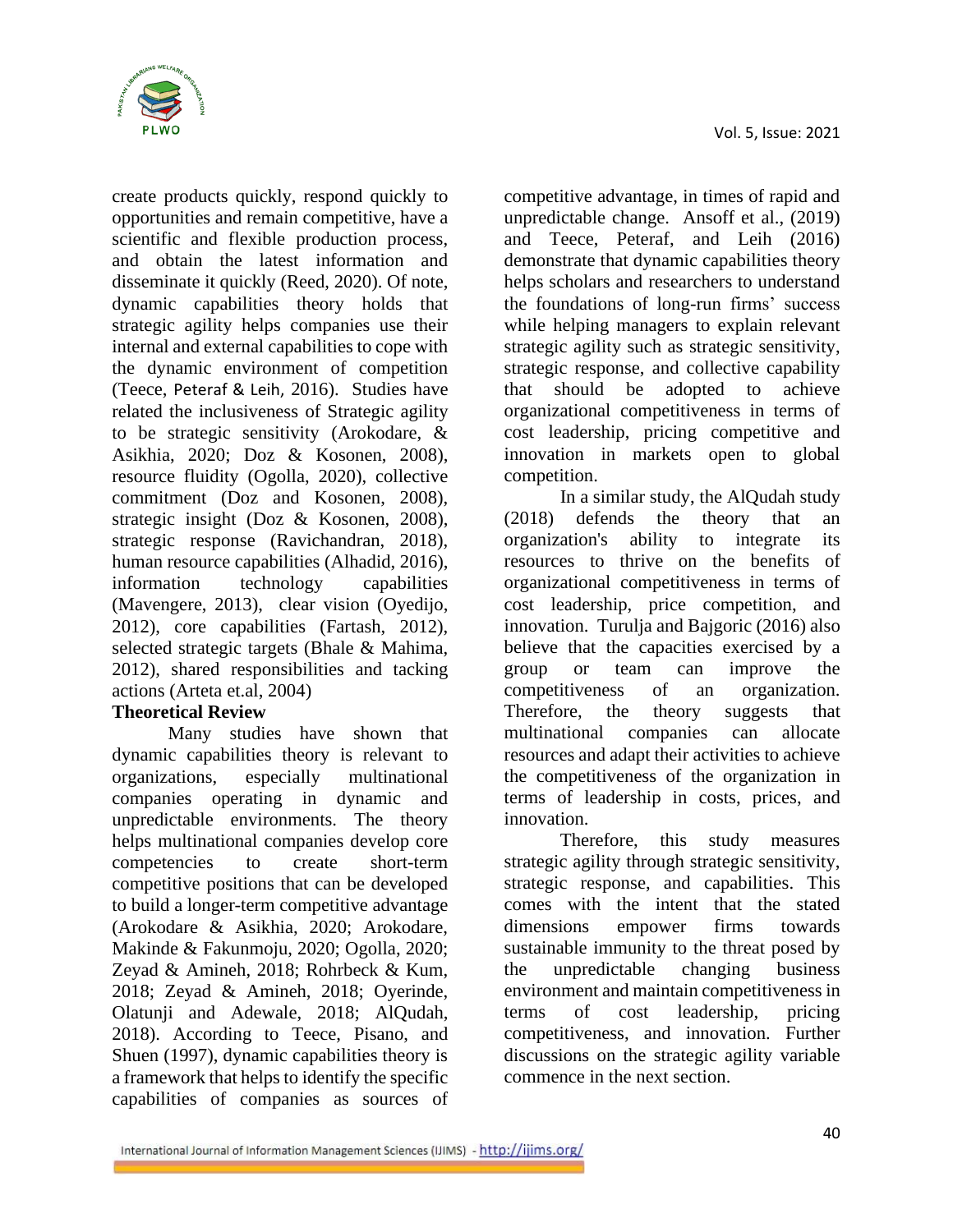

## **Strategic sensitivity and organizational competitiveness**

Strategic sensitivity is the ability of an enterprise to perceive, identify, observe and explain the factors that led to changes in the business environment (Diete-Spiff & Nwuche, 2021). Rohrbeck, Thom, and Arnold (2015) describe strategic sensitivity as the intensity of consciousness, perceptual acuity, and attention to environmental conditions. Theoretical and empirical studies confirm that strategic sensitivity has a significant relationship with organizational competitiveness. For example, the study of Arokodare, Makinde, and Fakunmoju (2020) shows that strategic sensitivity is positively correlated with a competitive advantage. In the same direction, Ofoegbu and Akanbi (2012) confirmed that strategic sensitivity has a positive and significant impact on organizational performance. In other studies, Rohrbeck and Kum (2018), Bereznoy (2017), and Rohrbeck and Schwarz (2013) reiterated that there is a link between strategic sensitivity and business competitiveness. It was in the same vein that, Teece, Peteraf, and Leih (2016) empirically show that strategic sensitivity predicts organizational competitiveness through the ability to perceive, explain, and respond to changes. Thus, the following hypotheses emerged:

**H1**: Strategic sensitivity is positively associated with cost leadership

**H2**: Strategic sensitivity is positively associated with cost leadership pricing competitive

**H3:** Strategic sensitivity is positively associated with innovation

## **Strategic Response and organizational competitiveness**

A strategic response is the ability of an organization to collaborate with all functional areas, including customers and

suppliers, to respond quickly to changes in the business environment (Sutter et al., 2013). According to Ansoff et al., (2019), a strategic response is the ability of an organization to respond to a dynamic business environment by adjusting its organizational capabilities. Andersen, Denrell, and Bettis (2007) argue that the strategic response is a possible explanation for organizational competitiveness. Similarly, dynamic capacity theory reiterates that strategic response helps companies use their partners to respond to dynamic environments to improve competitiveness (Teece, Peteraf & Leih, 2016). In the same sense, previous research has established an important link between strategic response and organizational competitiveness (Ravichandran, 2018; Felipe, Roldán and Leal Rodríguez, 2017; Ofoegbu and Akanbi, 2012; Doz and Kosonen, 2008; Hudspeth, 2004). The work of Ansoff (2019) reiterated that the company's strategic responsiveness is the driving force for cost leadership, price competitiveness, and product innovation.

Therefore, the following hypotheses are formulated:

**H4**: Strategic response is positively associated with cost leadership

**H5**: Strategic response is positively associated with pricing competitive

**H6:** Strategic response is positively associated with innovation

## **Collective Capabilities and Organizational Competitiveness**

Collective ability is the ability of an organization to work as a team to establish a defensive position among its competitors. Doz and Kosonen (2008) view collective capabilities as the ability of an organization to integrate its resources (such infrastructure, information, employees, and partners) to thrive on the benefits of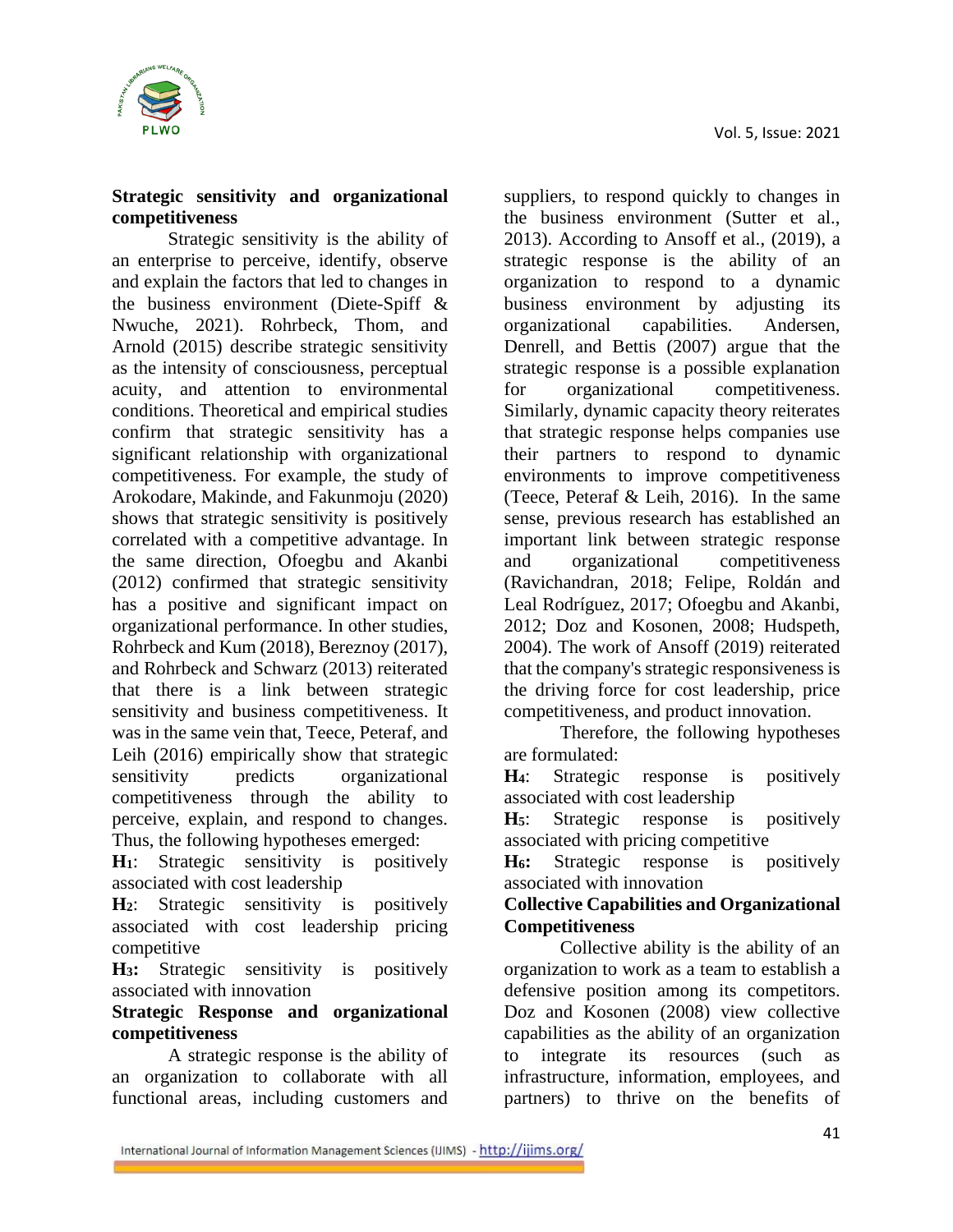Vol. 5, Issue: 2021



competitive advantage. Turulja, and Bajgoric (2016) believe that the capacities exercised by a group or team can improve the competitiveness of an organization. Similarly, Rohrbeck and Kum (2018) opine those collective capabilities enhance the company's superior profitability and competitive advantage. The Al-Qudah study (2018) views collective capabilities like the ability of an organization to benefit from its resources and gain a competitive advantage. Furthermore, Arokodare, Makinde, and Fakunmoju (2020) stated that collective capabilities are directly related to superior capabilities, and these capabilities are used to create cost leadership, competitive pricing, market share, and profitability. Resource-Based View (RBV) also verifies that the use of organizational resources collectively improves the company's competitive

advantage in market share (Ogolla, 2020). Therefore, the following hypotheses are formulated:

**H7**: Collective capability is positively associated with cost leadership

**H8**: Collective capability is positively associated with pricing competitive

**H9:** Collective capability is positively associated with innovation

#### **Conceptual Framework for the Study**

The conceptual framework depicted in Figure 1 explains the relationship between the variables studied by interpreting strategic agility (strategic sensitivity, strategic response, and collective capacity) as independent variables and organizational competitiveness (competitive pricing, cost leadership, and innovation) as dependent variables.



Independent Variables Dependent Variables

#### *Figure 1:* Conceptual Model **Methodology**

The study uses a descriptive research design to describe relevant aspects of personal interests and industry views. More

importantly, this research design provides space to collect data from a wide range of online respondents (Saunders, Lewis & Thornhill, 2009). Purposeful sampling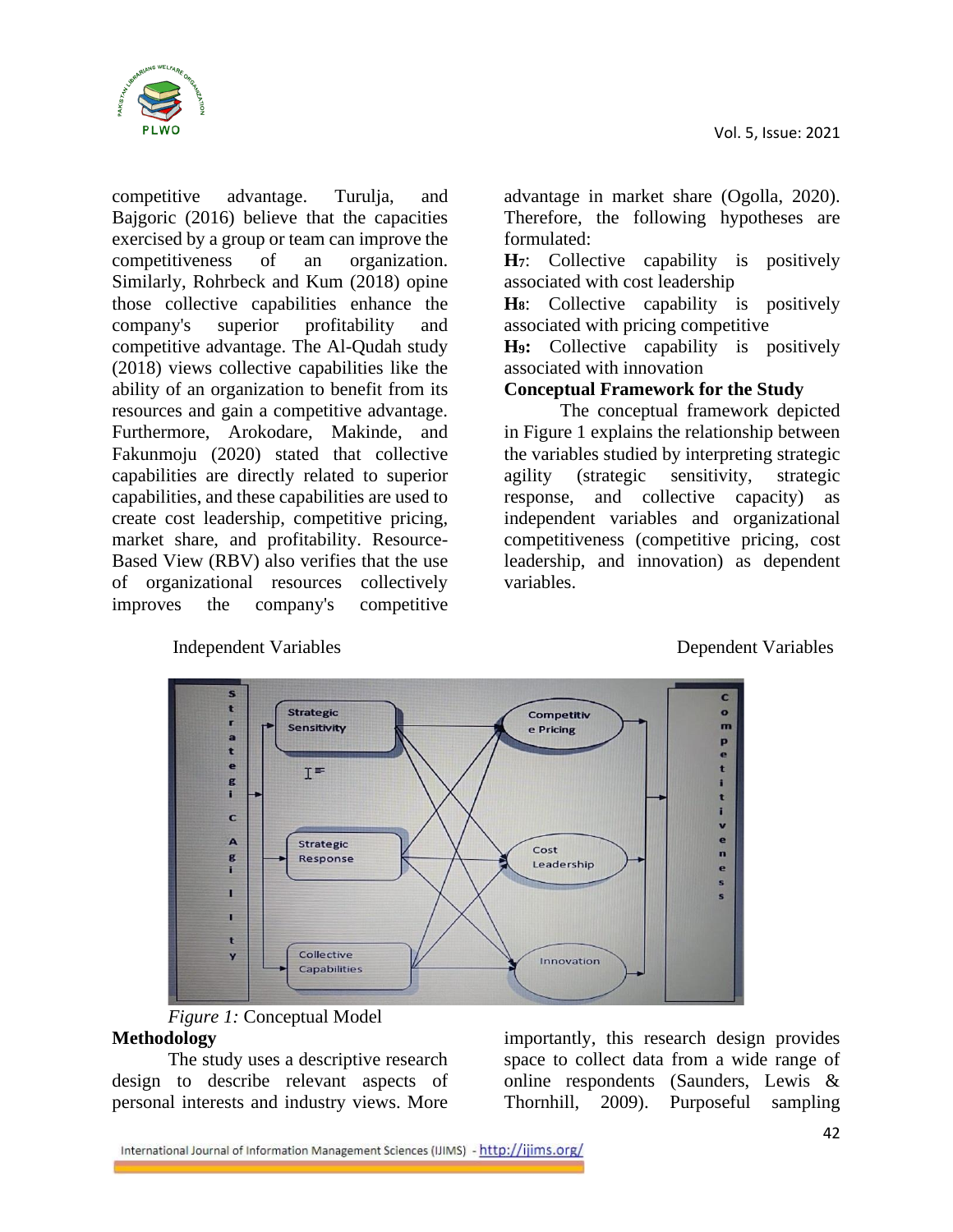

procedures were used to select Procter and Gamble, PZ Cussons, and Unilever, while snowball sampling techniques were used to select 50 employees individually from the selected companies, with a total of 150 respondents as the sample size. When it is difficult to identify individuals belonging to the population, the snowball sampling technique is deemed appropriate (Ayeni et al., 2021; Easter-Smith et al., 2008). The selected multinational companies were chosen because they are market leaders in the

Table 1: Validity and Reliability Results

Nigerian consumer goods industry and are perceived to have a common dimension of strategic agility that makes them stronger in a dynamic market. Due to the second phase of the COVID19 pandemic in the country, Survey Monkey was used to share the questionnaire. Reliability and validity tests were employed to verify the fitness of measurement models (Table 1). The study made use of the Structural Equation Modelling (SEM) to analyze the data.

| Variables       | Items          | Source              | Average Variance       | Composite   | Cronbach's  |
|-----------------|----------------|---------------------|------------------------|-------------|-------------|
|                 |                |                     | <b>Extracted (AVE)</b> | Reliability | Alpha       |
|                 |                |                     |                        | (CR)        | Coefficient |
| Strategic       | 5              | Reed (2020)         | 0.69                   | 0.84        | 0.872       |
| Sensitivity     |                |                     |                        |             |             |
| Strategic       | 4              | Abu-Radi (2013)     | 0.65                   | 0.89        | 0.801       |
| Response        |                |                     |                        |             |             |
| Collective      | 4              | Gagel (2018)        | 0.66                   | 0.85        | 0.799       |
| Capability      |                |                     |                        |             |             |
| Cost leadership | $\overline{4}$ | Agrawal,<br>Thatte, | 0.67                   | 0.82        | 0.817       |
|                 |                | Muhammed<br>and     |                        |             |             |
|                 |                | (2009)              |                        |             |             |
| Competitive     | 5              | Agrawal,<br>Thatte, | 0.68                   | 0.86        | 0.816       |
| pricing         |                | Muhammed<br>and     |                        |             |             |
|                 |                | (2009)              |                        |             |             |
| Innovation      | 4              | Agrawal,<br>Thatte, | 0.62                   | 0.81        | 0.813       |
|                 |                | Muhammed<br>and     |                        |             |             |
|                 |                | (2009)              |                        |             |             |

#### **Results and Discussion**

The results of the relationship between strategic sensitivity and cost leadership, competitive pricing, and innovation show that the calculated z and the asymptotically significant probabilities related to the tests are 0.25 (0.803), 2.98 (0.003), and 8.69 (p <0.001) for cost leadership, competitive pricing, and innovation respectively (see table 2). Therefore, strategic sensitivity (SR) has a positive impact on cost leadership (CL),

competitive pricing (CP), and innovation (INN). However, while the relationships between strategic sensitivity and competitive pricing as well as that between strategic sensitivity and innovation were significant, the relationship between strategic sensitivity and cost leadership was not significant. The implication is that strategic sensitivity has a significant positive influence on competitive pricing. The results are consistent with Teece (2016), Tallon and Pinsonneault (2011),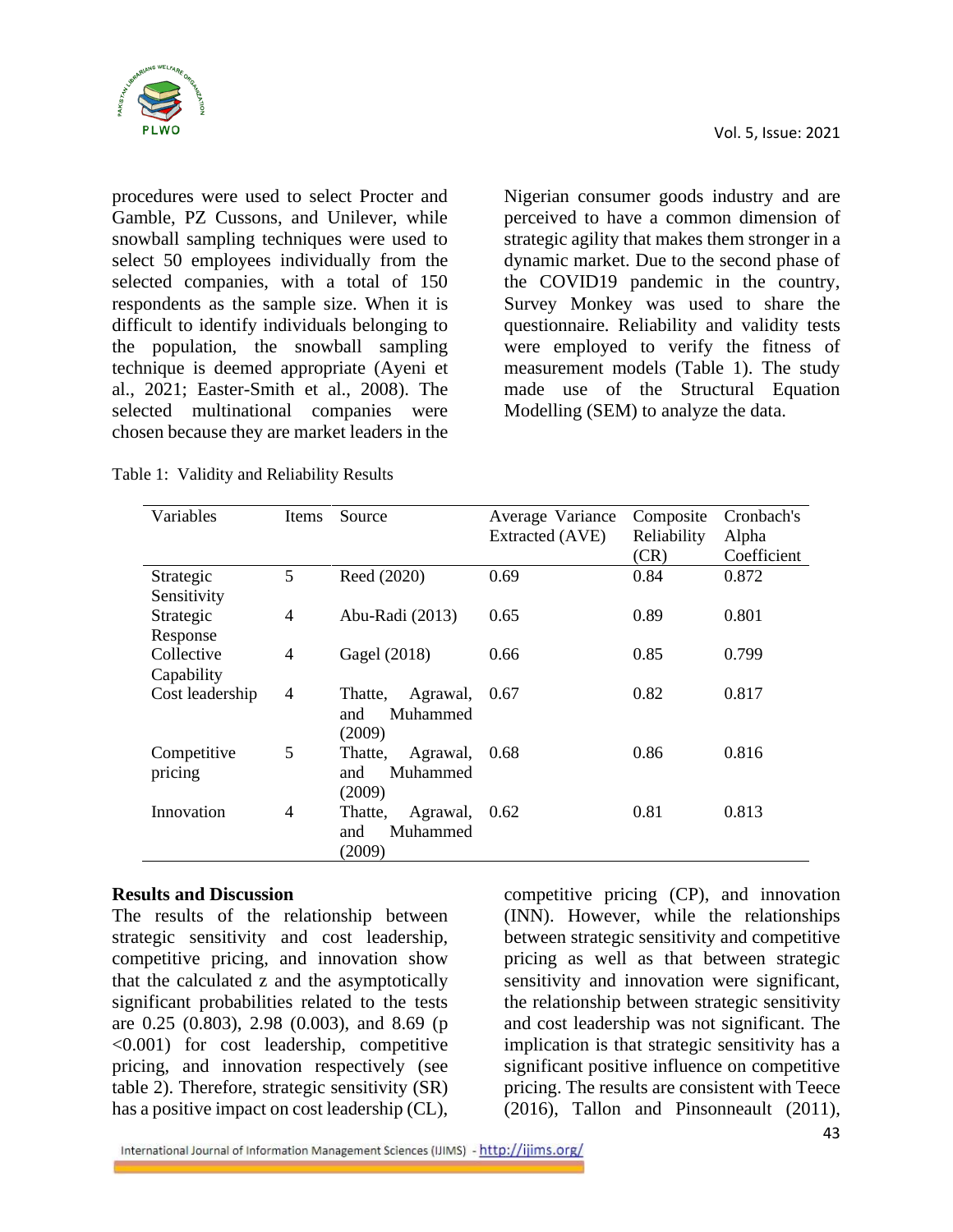

| S/N            | <b>Explanatory Variable</b> | <b>Response Variables</b> | Z    | p-value |
|----------------|-----------------------------|---------------------------|------|---------|
|                | <b>SS</b>                   | CL                        | 0.25 | 0.803   |
|                |                             | CP                        | 2.98 | 0.003   |
|                |                             | <b>INN</b>                | 8.69 | 0.000   |
| $\overline{2}$ | <b>SR</b>                   | CL                        | 0.96 | 0.335   |
|                |                             | CP                        | 4.00 | 0.000   |
|                |                             | <b>INN</b>                | 5.58 | 0.000   |
|                | <b>INN</b>                  | CL                        | 2.19 | 0.028   |
|                |                             | CP                        | 2.45 | 0.014   |
|                |                             | <b>INN</b>                | 1.03 | 0.304   |

#### Table 2: Results of the Structural Equation Model

Table 2 further depicts that the results of the relationship between strategic response and cost leadership, competitive pricing, and innovation show that the computed z and asymptotic significant probabilities associated with the test were 0.96 (0.335), 4.00 ( $p < 0.001$ ), and 5.58 ( $p < 0.001$ ) for cost leadership, competitive pricing, and innovation respectively. Thus, strategic response (SR) has a positive influence on cost leadership (CL), competitive pricing (CP), and Innovation (INN). However, while the relationships between strategic response and strategic competitive pricing well as that between strategic response and innovation were significant, the relationship between strategic response and cost leadership was not significant. The implication is that strategic response has a significant positive influence on competitive pricing. The results are consistent with Ravichandran (2018); Felipe, Roldán and Leal-Rodríguez (2017), Ofoegbu & Akanbi (2012), Doz and Kosonen (2008) as well as Hudspeth (2004). The strategic response also has a significant influence on innovation. Hence,  $H_4$ ,  $H_5$ , and  $H_6$  are accepted.

Furthermore, in Table 2, the results of the relationship between collective capability (CC) and cost leadership, competitive pricing, and innovation show that the computed z and asymptotic significant probabilities associated with the test were 2.19 (0.028), 2.45 (0.014), and 1.03 (0.304) for cost leadership, competitive pricing and innovation respectively. Thus, collective capability (CC) has a positive influence on cost leadership (CL), competitive pricing (CP), and innovation (Inn). However, the relationships between collective capability and cost leadership as well as that between collective capability and competitive pricing were significant, the relationship between collective capability and innovation was not significant. The implication is that collective capability has a significant positive influence on cost leadership. This is consistent with Reed (2020) and Rohrbeck and Kum (2018). Collective capability also has a significant influence on competitive pricing. The results are consistent with Reed (2020) and Al-Qudah (2018). Therefore,  $H_7$ ,  $H_8$ , and  $H_9$  are accepted. The foregoing indicates that competitive pricing predicts strategic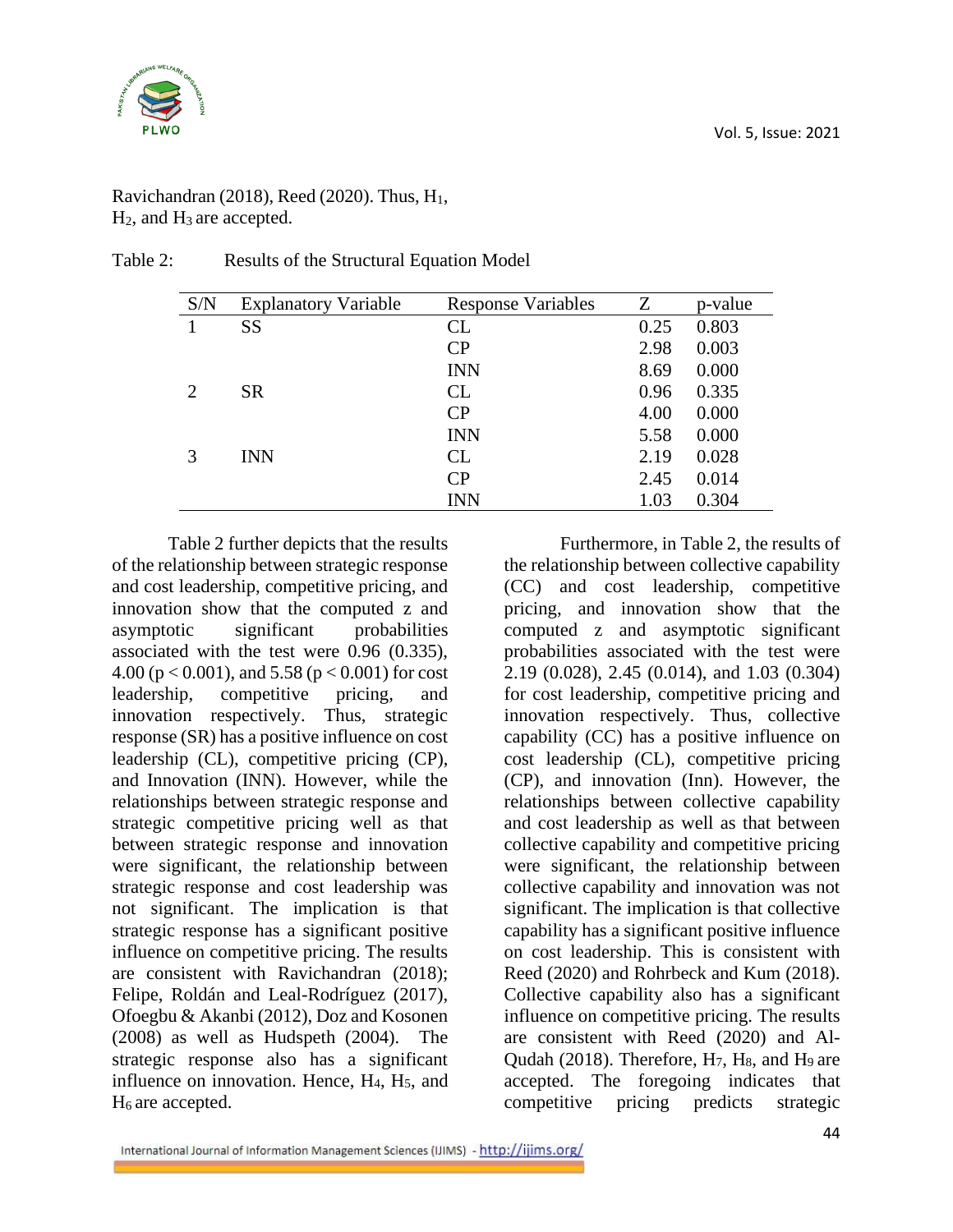

sensitivity and collective capabilities, cost leadership predicts strategic sensitivity and collective capabilities and innovation

predicts strategic sensitivity and strategic response.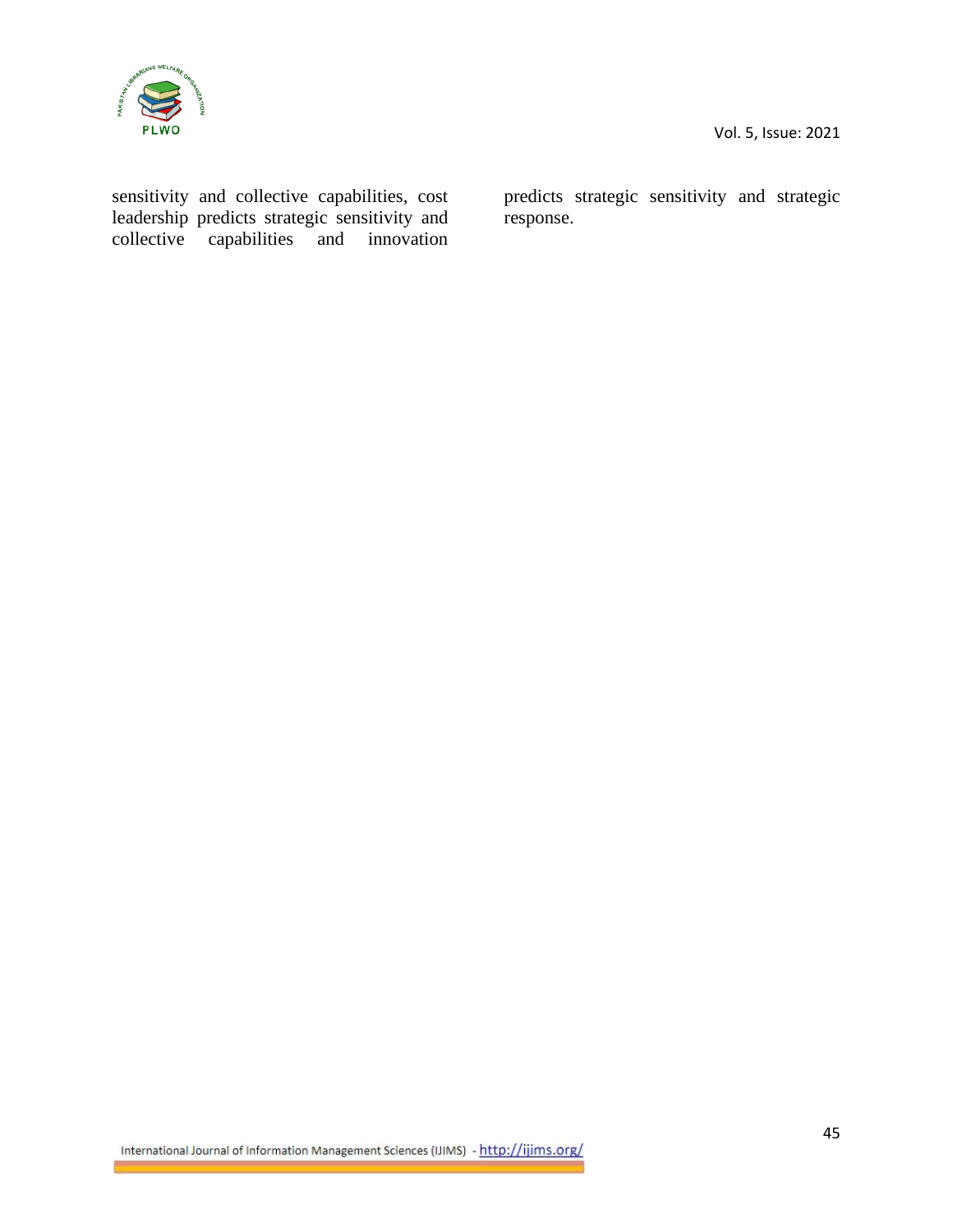



Table 3: Equation level Goodness of Fit Test

| Depvars.<br>Observed | Fitted | ariance Predicted |        | Residuals R Squared |        | mc2<br>mc |  |
|----------------------|--------|-------------------|--------|---------------------|--------|-----------|--|
| Cp                   | 0.8916 | 0.3855            | 0.5061 | 0.4323              | 0.6575 | 0.4323    |  |
| C <sub>1</sub>       | 0.6272 | 0.2552            | 0.3720 | 0.4069              | 0.6379 | 0.4069    |  |
| Inn                  | 0.4922 | 0.1070            | 0.3852 | 0.2175              | 0.4663 | 0.2175    |  |

 $mc = correlation$  between depvar and its prediction

 $mc2 = mc^2$  is the Bentler-Raykov squared multiple correlation coefficient

From Table 3, three goodness of fit indices were employed, the equation level goodness of fit test, the Wald's test for equations, and the stability analysis of simultaneous equations. Results of the equation level goodness of fit test show a fitted variance of 0.89156 and a predicted variance of 0.3855, resulting in a residual of 0.5061. Furthermore, the correlation between

the dependent variable and its prediction was found to be 0.6575 while the R square value was 0.4323, thus indicating that the overall goodness of fit is 0.4324. In other words, 43.23% of the variation in the dependent variables (Strategic sensibility, strategic response, and collective capabilities) is explained by the independent variables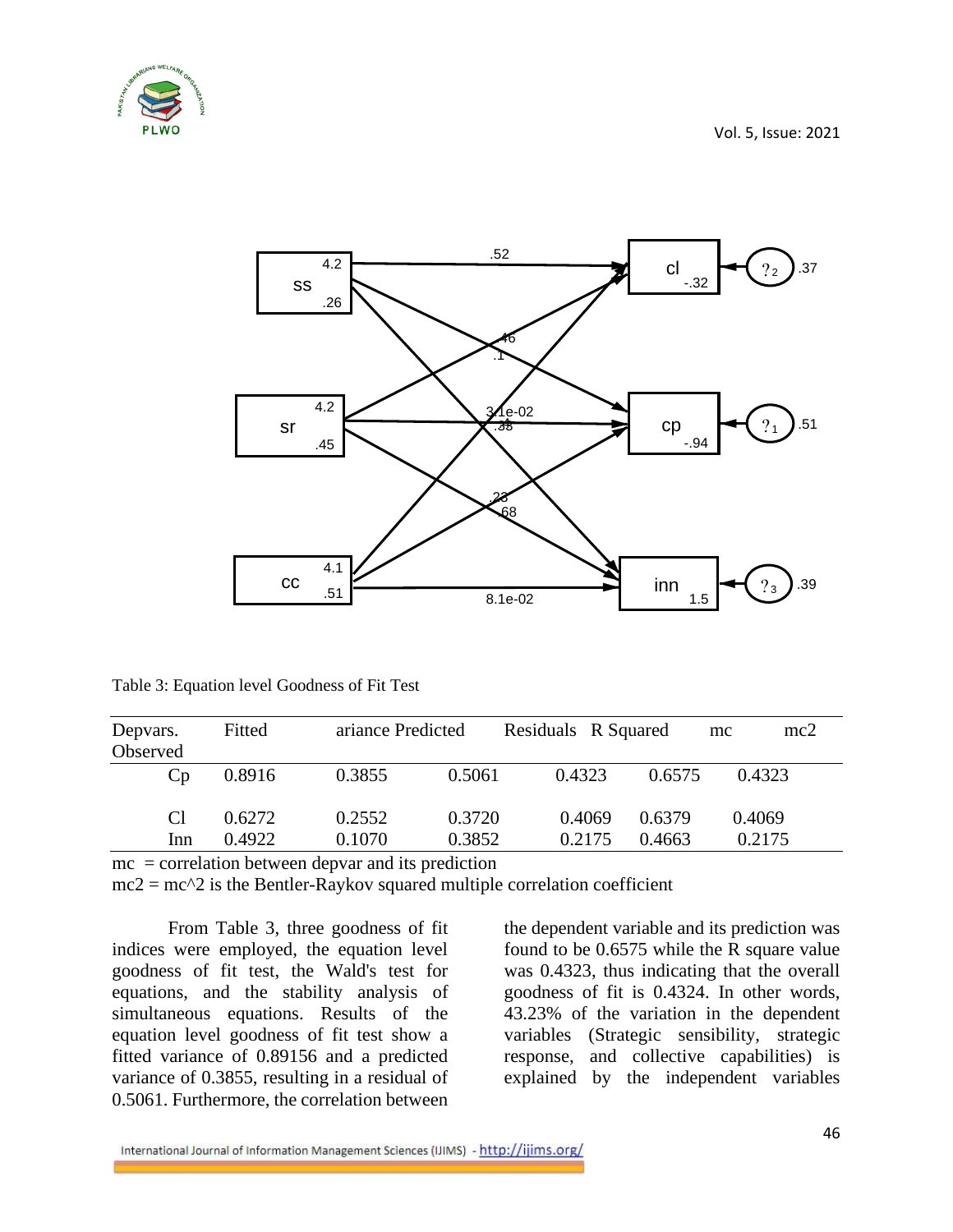

(competitive pricing, cost leadership, and innovation). Table 4: Wald Test for Equations

|                 | Chi-square | df |       |  |
|-----------------|------------|----|-------|--|
| Observed        |            |    |       |  |
| Cp              | 114.24     |    | 0.000 |  |
| Cl              | 102.89     |    | 0.000 |  |
| 1 <sub>nn</sub> | 41.68      |    | 0.000 |  |
|                 |            |    |       |  |

From Table 4, Wald's test for equations revealed that the calculated values of Chi-square statistic and the associated asymptotic probabilities were 114.24 ( $p < 0.001$ ), 102.89 ( $p < 0.001$ ), and  $41.68$  ( $p < 0.001$ ) for competitive pricing, cost leadership, and innovation respectively.

|  | Table 5: Stability analysis of simultaneous equation systems |
|--|--------------------------------------------------------------|
|--|--------------------------------------------------------------|

| Eigenvalue stability condition |                     |         |  |
|--------------------------------|---------------------|---------|--|
|                                | Eigenvalue          | Modulus |  |
|                                |                     |         |  |
|                                |                     |         |  |
|                                |                     |         |  |
|                                | stability index $=$ |         |  |

stability index  $=$  0

All the eigenvalues lie inside the unit circle.

SEM satisfies stability condition

From Table 5, the stability analysis of simultaneous equations showed that all the eigenvalues lie inside the unit cycle, thus indicating that the structural equation model satisfies the stability condition. All the goodness of fit tests implies that the structural equation model technique is a good fit for the data.

#### **Conclusion**

Research can establish a theoretical basis for dynamic capabilities while building on the data provided. Therefore, it is assumed that there is an empirical relationship between strategic sensitivity, strategic response, collective capabilities, competitive pricing, cost leadership, and innovation. Although interlocking corners are based on varying degrees of influence and relationships, they have a large impact on the

degree of applicability of the organization. In addition, according to research, cost leadership has been found to have an impact, but survey results show that when trying to adapt to the vitality of the 21st-century market, its use should not come first in decision-making and implementation.

## **Theoretical Implication**

In this work, knowledge complementation is achieved by linking dynamic capabilities theory with the viability of strategic agility and organizational competitiveness in developing countries. In developing countries where a pandemic situation occurs, this may be a hypothetical result. Furthermore, it can impose the application of the theory to entire economic sectors, as shown by previous studies in developed countries. This is necessary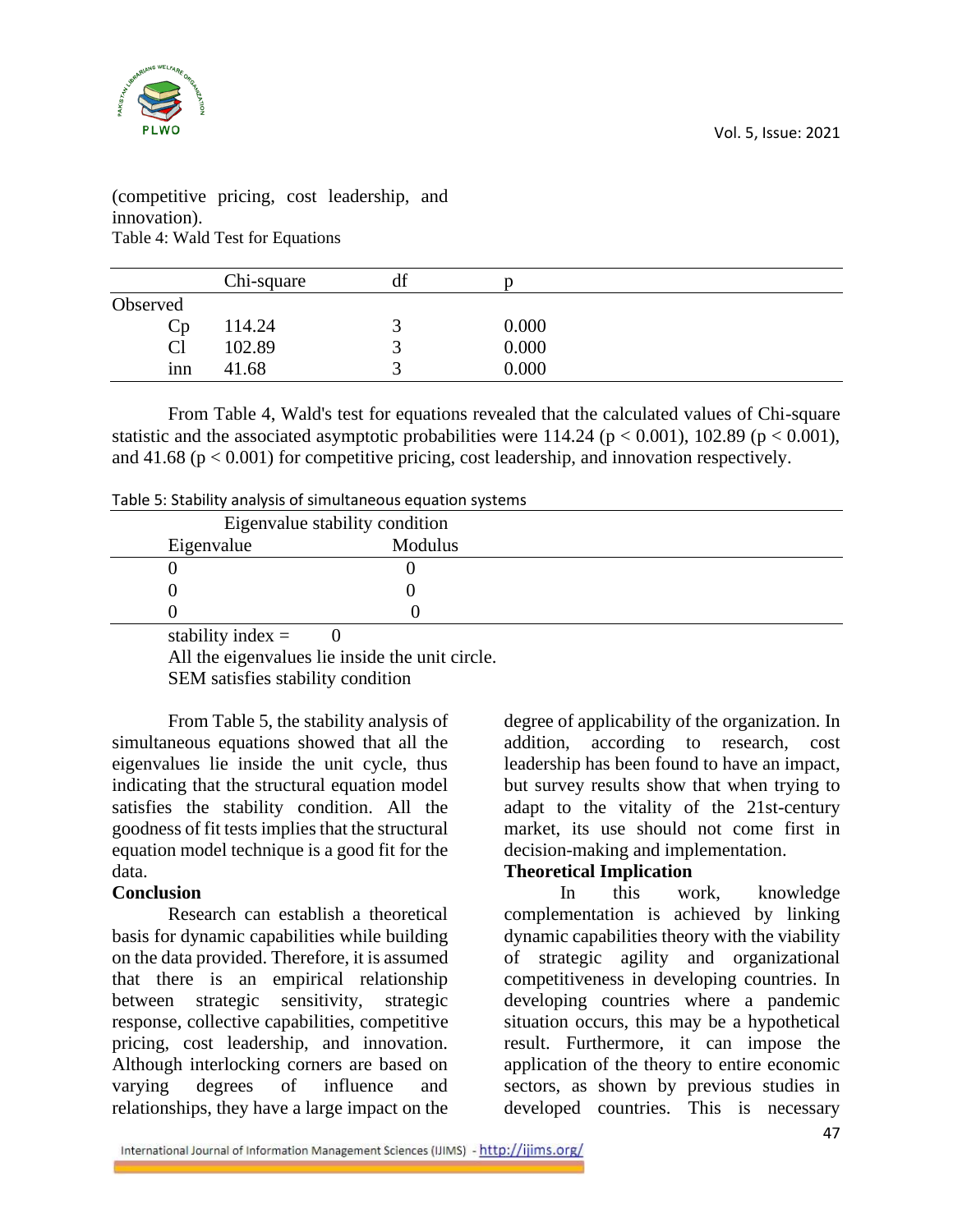

because the emergence of dynamic capacity theology (CD) expands the resource-based view (RBV) and responds to the development and development of resources and capabilities in an inexplicable and rapidly changing environment (Denrell & Powell, 2016; Gunsberg et al., 2018). In addition, the theory of capacity dynamics is necessary, because when part of the predictable technological change is on the verge of transformative market competition, and the current endless technological world and the avoidance of epidemics make it possible to adopt inclusive policies in the vision organizational achievements are more acceptable.

## **Practical Implication**

The research model has been able to link strategic agility with the dynamic environment to improve the competitiveness of multinational companies. The establishment of empirical results shows that there is a relationship between strategic sensitivity, strategic response, collective capabilities, competitive prices, cost leadership, and innovation. Additionally, according to research results, cost leadership is influential, but survey results show that when trying to adapt to the vitality of the 21st-century market, it should not be used first in decision-making and management. implementation.

## **Limitation and recommendation for further studies**

One of the main limitations found when conducting this research is the lack of qualitative methods. Under this premise, a hybrid methodology across the manufacturing firms to ensure a generalized opinion can be engaged by other studies. Furthermore, the study did not use a comparative timeline study, which can be used by other studies for detailed and

proposed data analysis. Also, the research only uses one theory to reflect its position in the research. This has affected its application in related research fields because the multidisciplinary approach turned out to be problematic. The addition of other theories will lead to the portability and redevelopment of the applicability of this theory in other research-related fields. Theories such as Instrumental Connection Theory (LIT) and Value Belief Norm Theory (VBNT) will become additional frontiers of knowledge and have empirical verification based on this research.

## **References**

Abubakar, A. O., & Adeyeye, M. (2018). Effect of entrepreneurship on wealth creation in niger state. 10(September).

Akenbor, C. O., & Okoye, E. I. (2011). An Empirical Investigation of Value-Chain Analysis

and Competitive Advantage in the Nigerian Manufacturing Industry. International *Multidisciplinary Journal, Ethiopia. 5(6),188-198.*

Alhadid, A. Y. (2016). The effect of organization agility on organization performance.

*International Review of Management and Business Research*, *5*(1); 273-278.

Al-Qudah, S. A. (2018). The Influence of Strategic Agility & Tackling Competitive Challenges

toward Improving Performance among Jordanian Pharmaceutical Companies. *International Journal of Academic Research in Business and Social Sciences*, *8*(5), 753–765.

Andersen, T. J., Denrell, J., & Bettis, R. A. (2007). Strategic Responsiveness and Bowman's Risk-Return Paradox.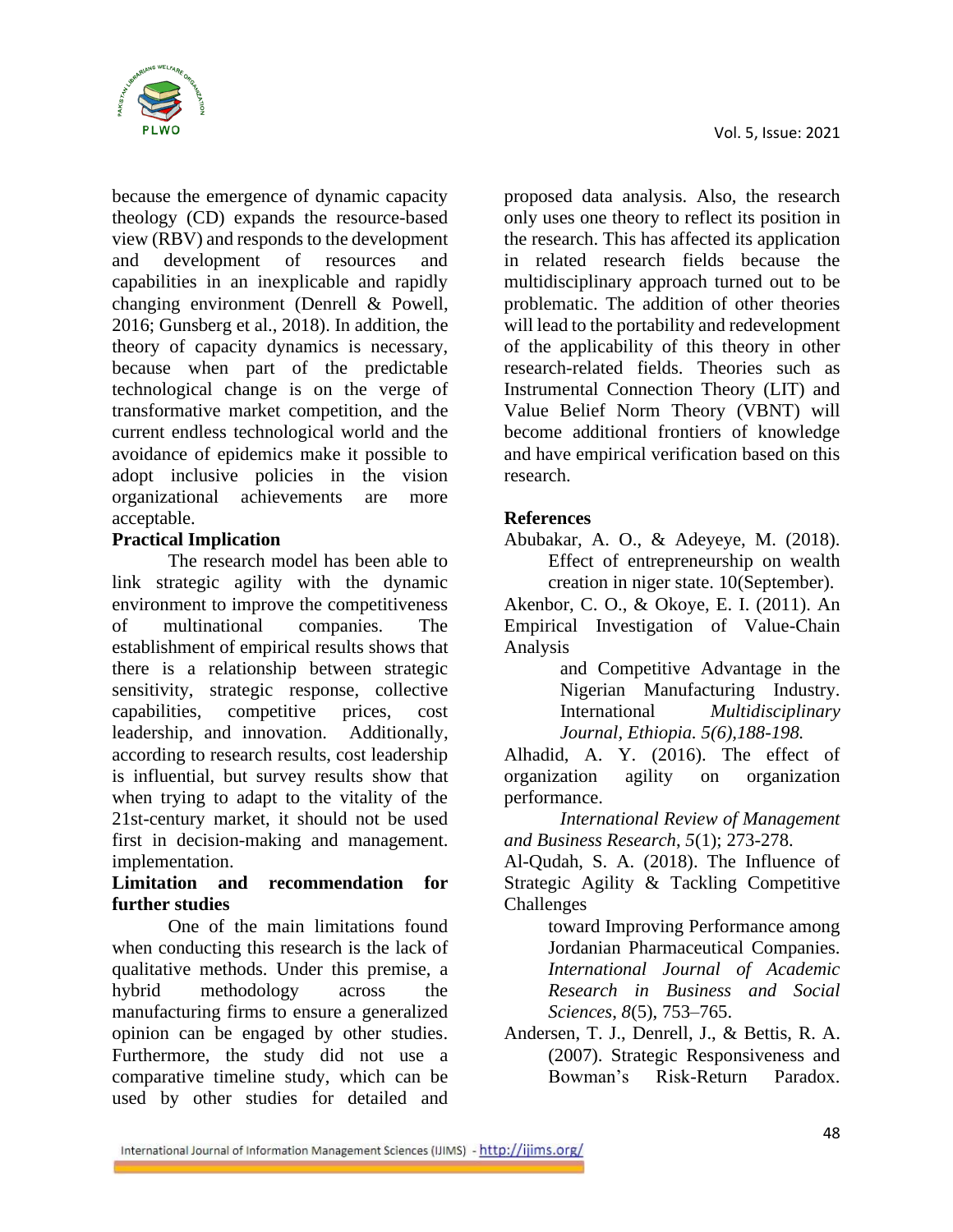

*Strategic Management Journal, 28,*  407-429.

- Anderson, E, P Tang and A Wood (2006) "Globalisation, co-operation costs and wage inequalities", *Oxford Economic Papers:* 569–95.
- Ansoff, H. I., Kipley, D., Lewis, A. O., Helm-Stevens, R., & Ansoff, R. (2019). *Implanting Strategic Management* (3rd ed). Switzerland: Palgrave MacMillan.

Arbussa, A, Bikfalvi, A., &Marquès, P. (2017) "Strategic agility-driven business model renewal:

> the case of an SME", *Management Decision*, 55 (2); 271-293, doi: 10.1108/ MD-05-2016-0355

Arokodare, M. A., & Asikhia, O. U. (2020). Strategic agility: Achieving superior organizational

> performance through strategic foresight. *Global Journal of Management and Business Research, 20*(3), 7-16.

Arokodare, M.A., Makinde, G.O & Fakunmoju, S.K (2020). Strategic Agility and Competitive

> Advantage of Oil and Gas Marketing Companies: The Moderating Effect of Information Technology Capability and Strategic Foresight. *Journal of accounting and Managemen*t, 1 0 (3); 97-113.

Arteta, B. M., & Giachetti, R. E. (2004). A measure of agility as the complexity of the enterprise

system. *Robotics and Computer-Aided Manufacturing, 20*, 405-503.

Ayeni, A. W., Ogunnaike, O., Ayeni, E., & Iyiola, O. (2021). Harnessing the sustainable competitive advantage of social motivation in the informal market: A West African society insight. *Heliyon*, *7*(7), e07538.

https://doi.org/10.1016/J.HELIYON.20 21.E07538

- Baldwin, R & Robert-Nicoud, F. (2014) "Trade-in-goods and trade-in-tasks: An integrating framework", *Journal of International Economics*, 92: 51–62.
- Bereznoy, A. (2017). Corporate foresight in multinational business strategies. *Foresight and Science, Technology & Innovation Governance,* 11(1), pp. 9- 22.

Bhale, M. & Mahima. S. (2012). "Strategic Agility; Business Approach of Multinational ICT

Firms in Indian Context", *National Conference on Emerging Challenges for Sustainable*

*Business*. Pp.1452-1470.

Business Continuity Institute (2013). A Guide to Global Good Practice in Business Continuity.

Available at at a state of  $\alpha$ 

https://www.thebci.org/training-

qualifications/good-practice-guidelines.html

Dehaghi, A. K., & Navabakhsh, M. (2014).

- Study the effect of organizational factors to implementing the agility strategy in Isfahan Municipality. *International Journal of Academic Research in Business and Social Sciences, 4*(1), 315-326.
- DeLong, B (2017) "NAFTA and other trade deals have not gutted American manufacturing – period", Vox.com.
- Denrell, J. & Powell, T. (2016). Dynamic Capability as a Theory of Competitive Advantage: Contributions and Scope Conditions. *In: Handbook on Dynamic Capabilities.* Oxford University Press. [https://doi.org/10.1108/JMD-02-2019-](https://doi.org/10.1108/JMD-02-2019-0062) [0062.](https://doi.org/10.1108/JMD-02-2019-0062)
- Diete-Spiff, M., & Nwuche, C. (2021). Strategic Sensitivity and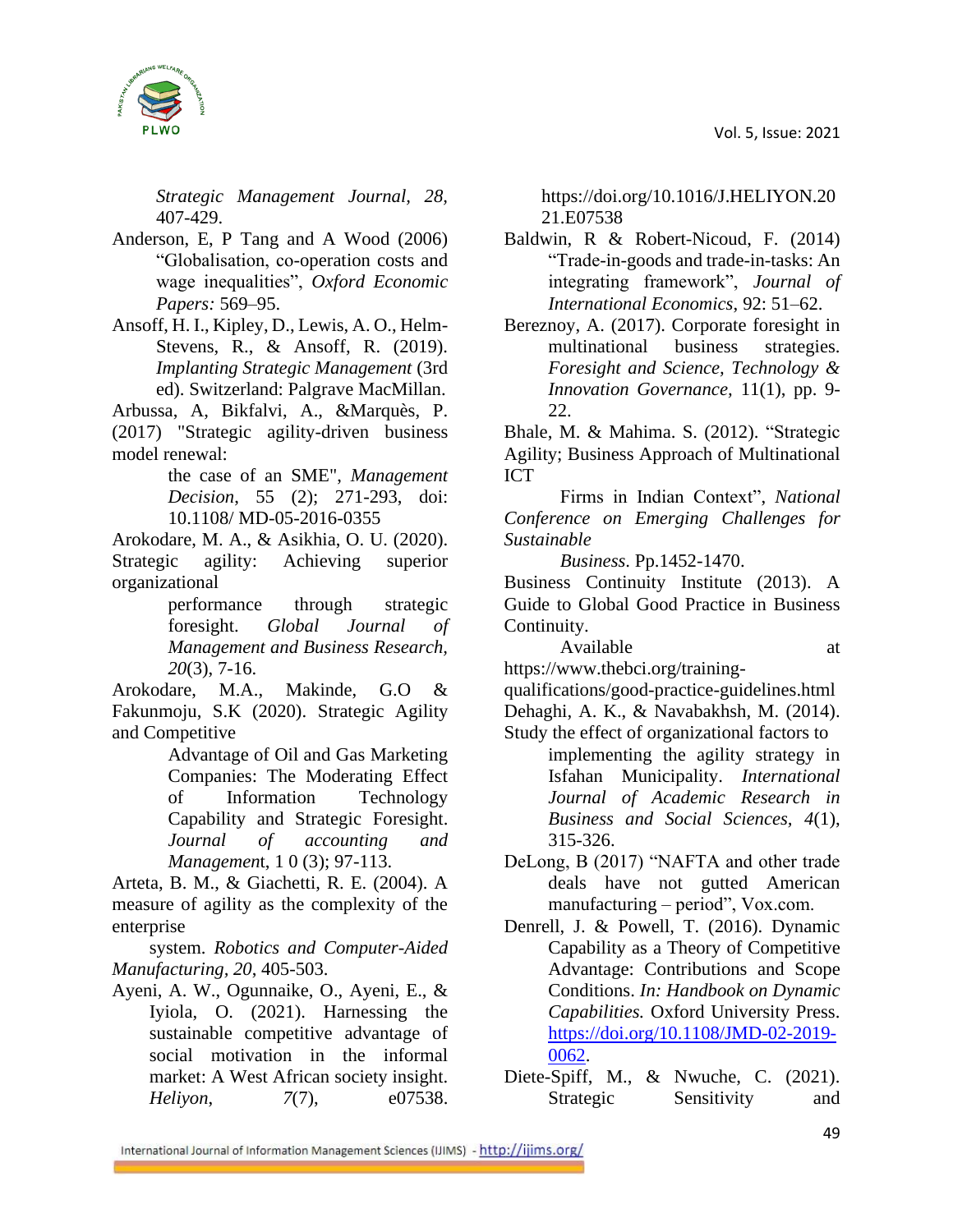

Organizational Competitiveness of Deposit Money Banks in Nigeria. *Research Journal of Management Practice*, 33–42. <https://doi.org/10.46654/RJMP.1225>

- Doz, Y. L., & Kosonen, M. (2008). The Dynamics of Strategic Agility: Nokia's Rollercoaster Experience. *California Management Review, 50*(3), 95-118.
- Felipe, J and A Mehta (2016), "Deindustrialisation? A global perspective," *Economics Letters*, 149: 148-51.
- Felipe, C. M., Roldán, J. L., & Leal-Rodríguez, A. L. (2017). Impact of organizational culture values on organizational agility. Journal of *Sustainability,* 9, 1-23.
- Falcone, P. M., Lopolito, A., & Sica, E. (2017). Policy mixes towards sustainability transition in the Italian biofuel sector: Dealing with alternative crisis scenarios. Energy Research and Social Science, 33, 105–114. https://doi.org/10.1016/J.ERSS.2017.0 9.007
- Fartash, K. and Davoudi S.M. (2012). "The
- Important Role of Strategic Agility in Firms' Capability and Performance", International Journal of Engineering and Management Research, 2(3); 6-12.
- Gunsberg, D., Callow, B., Ryan, B., Suthers, J., Baker, P. A., & Richardson, J. (2018). Applying an organizational agility maturity model. *Journal of Organizational Change Management, 31*(6), 1315-1343.
- Hamdan, M. K., El Talla, S. A., Al Shobaki, M. J., & Abu-Naser, S. S. (n.d.). Strategic Sensitivity and Its Impact on Boosting the Creative Behavior of Palestinian NGOs. *International*

*Journal of Academic Accounting.* Retrieved July 18, 2021, from www.ijeais.org/ijaafmr

- Haraguchi, N (2014) "Patterns of structural change and manufacturing development", Working Paper 07/2014, Research, Statistics and Industrial Policy Branch, UNIDO.
- Haraguchi, N, C & Smeets, E (2017) "The importance of manufacturing in economic development: Has this changed?", *World Development,* 93: 293-315.
- Harraf, A., Wanasika, I., Tate, K., & Talbott, K. (2015). Organizational Agility. *Journal of Applied Business Research, 31*(2), 675-686.
- Hudspeth, L. J. (2004). *A Study of Organizational Learning Culture, Strategic Responsiveness and Mass Customization Capabilities of U.S. Manufacturing Enterprises*  [Unpublished doctoral dissertation]. University of Toledo.
- Markusen, J (2001) "Contracts, intellectual property rights, and multinational investment in developing countries", *Journal of International Economics,* 53: 189–204.
- Mavengere, N. B. (2013). Role of information systems for strategic agility in supply chain setting: Telecommunication industry study. *Electronic Journal of Information Systems Evaluation*, *16*(4), 327-351. [https://doi/10.1108/K-07-2017-](https://doi/10.1108/K-07-2017-0263/full/html) [0263/full/html.](https://doi/10.1108/K-07-2017-0263/full/html)
- McMillan, M, D R & Verduzco-Gallo, I. (2014) "Globalisation, structural change and productivity growth, with an update on Africa", *World Development,* 63: 11–32.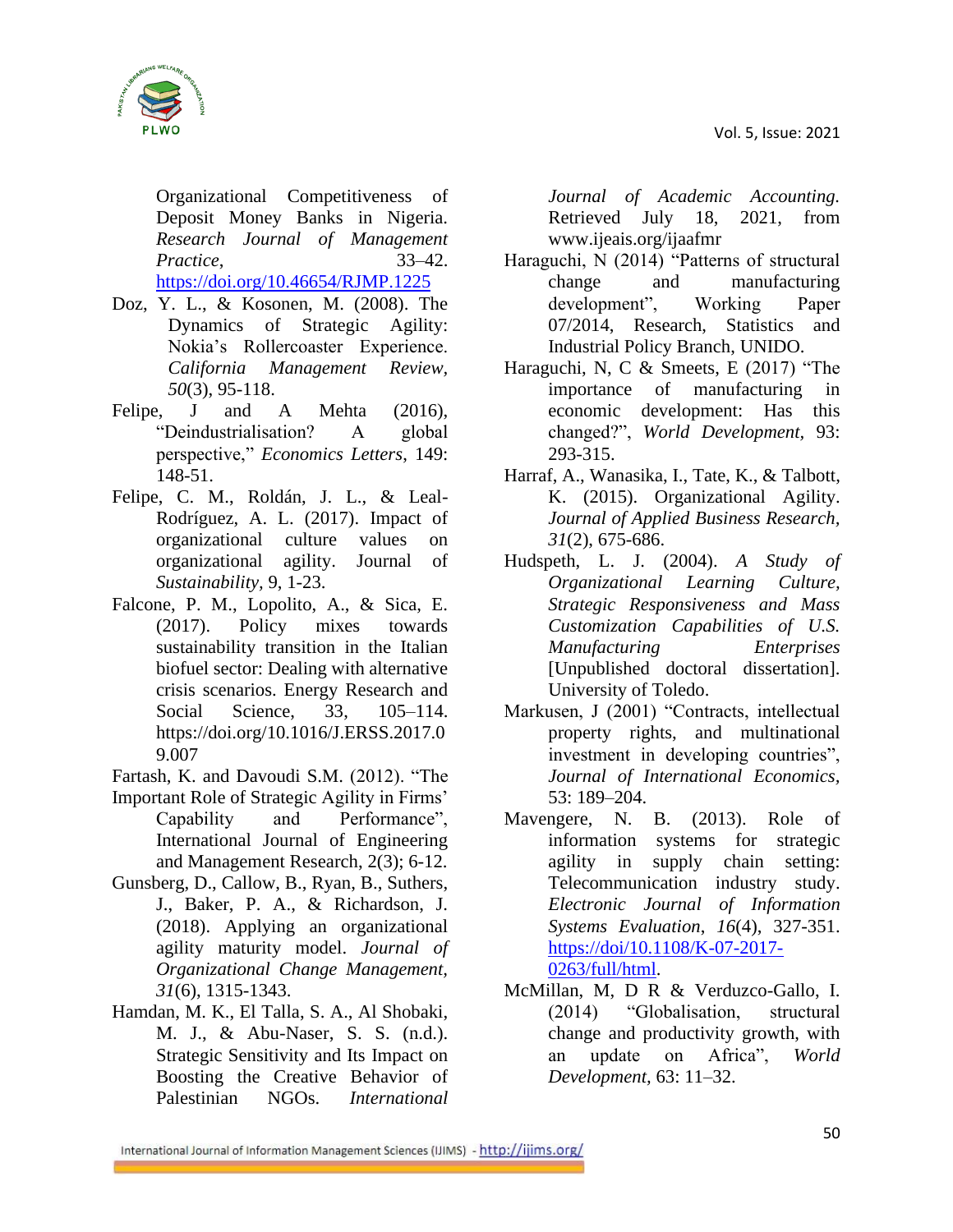

National Bureau of Statistics (NBC) (2020). Global Stock Markets Gained 17 Trillion Dollars in

> value in 2019. Available at [https://www.cnbc.com/2019/12/24/gl](https://www.cnbc.com/2019/12/24/global-stock-markets-gained-17-trillion-in-value-in-2019.html) [obal-stock-markets-gained-17](https://www.cnbc.com/2019/12/24/global-stock-markets-gained-17-trillion-in-value-in-2019.html) [trillion-in-value-in-2019.html](https://www.cnbc.com/2019/12/24/global-stock-markets-gained-17-trillion-in-value-in-2019.html)

Ofoegbu, O. E., &Akanbi, P. A. (2012). The Influence of Strategic Agility on the Perceived

> Performance of Manufacturing Firms in Nigeria. *International Business & Economics Research Journal, 11*(2), 153-160.

Ogolla, J.A. (2020). Transformational leadership, strategic agility and Performance of state

corporations in kenya. PhD Thesis of Kenya Methodist University

Oyedijo, A. (2012). Strategic agility and competitive performance in the Nigerian

telecommunication industry: An empirical investigation. *American International Journal of Contemporary Research,* 2(3), 227- 237.

Oyerinde, A. J.; Olatunji, O. C. & Adewale, O. A. (2018). Corporate social responsibility and

> performance of oil and gas industry in Nigeria. *EKSU Journal of the Management Scientists, 2*(1), pp. 97- 106.

Ravichandran, T. (2018). Exploring the relationship between IT competence, innovation

> capacity and organizational agility. *Journal of Strategic Information Systems*, 22-42.

Reed, J. H. (2020). The Effects of Firm Age and Firm Size on Strategic Agility and Performance.

PhD thesis of Florida Institute of Technology.

Rodrik, D (2016) "Premature deindustrialisation", *Journal of Economic Growth*, 21: 1–33.

Rohrbeck, R. & Kum, M. E. (2018). Corporate foresight and its impact on firm performance: A

longitudinal analysis. *Technological Forecasting and Social Change*, *129*, 105- 116.

Rohrbeck, R. & Schwarz, J. O. (2013). The value contribution of strategic foresight: Insights

from an empirical study on large European companies. *Technological Forecasting and Social Change, 80*(8), 1593-1606.

Rohrbeck, R.; Thom, N. & Arnold, H. (2015). IT tools for foresight: The integrated insight and

response system of Deutsche Telekom Innovation Laboratories. *Technological Forecasting and Social Change*, 97, 115-126.

- Sandbu, M (2017) "Learn to love the real job killer", *Financial Times.*
- Saunders, M., Lewis, P. & Thornhill A. (2003). Research methods for business student. 3rd edition. Essex: Pearson Education Limited.
- Signé, L. (2018). "Capturing Africa's High Return," Washington DC: Brookings Institution. March 14. (https://www.brookings.edu/ opinions/capturing-africas-highreturns/)
- Singh, P. K., & Chudasama, H. (2020). Evaluating poverty alleviation strategies in a developing country. PLOS ONE, 15(1), e0227176. [https://doi.org/10.1371/JOURNAL.PO](https://doi.org/10.1371/JOURNAL.PONE.0227176) [NE.0227176](https://doi.org/10.1371/JOURNAL.PONE.0227176)